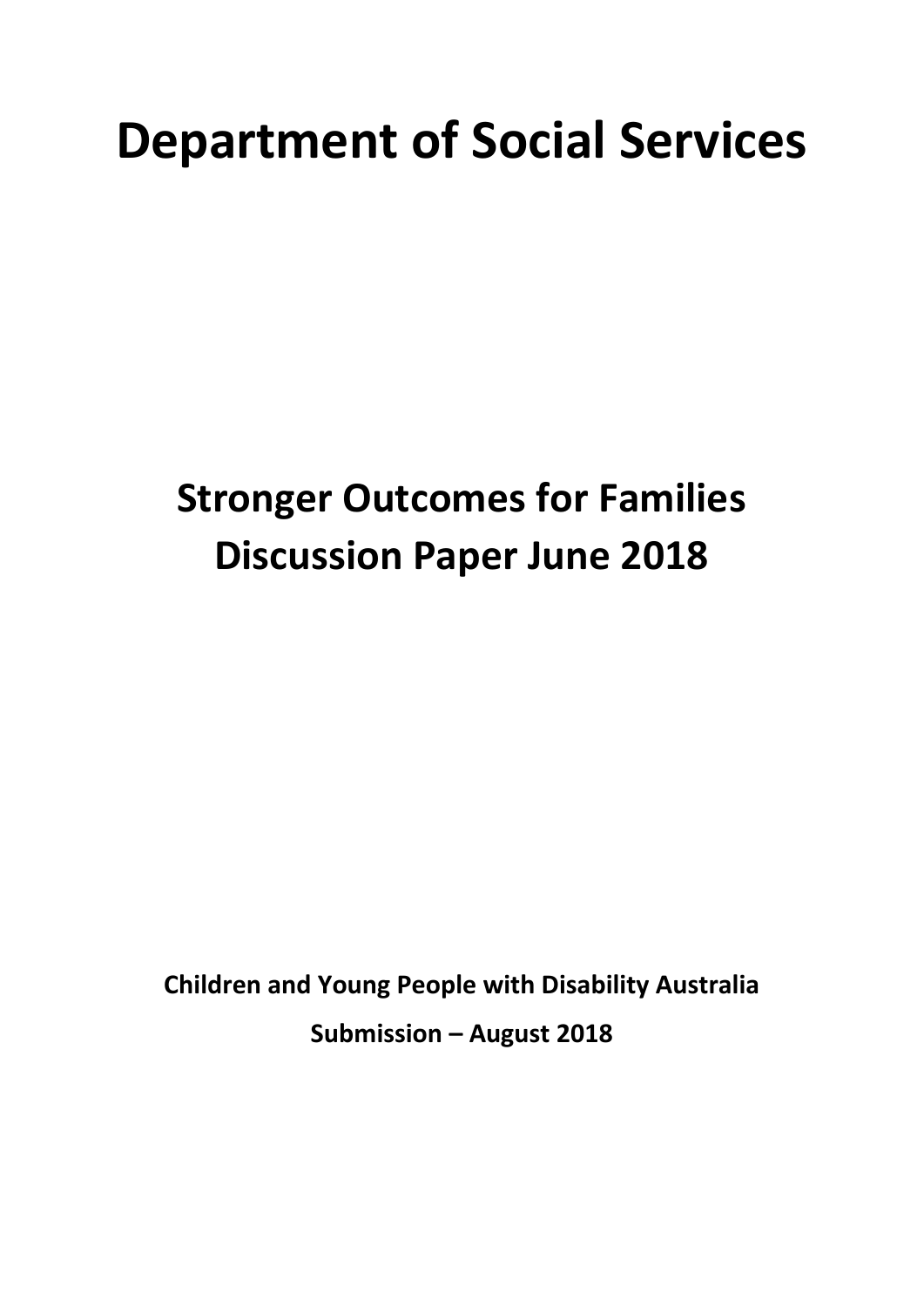## **INTRODUCTION**

Children and Young People with Disability Australia (CYDA) welcomes and supports the identified outcomes for families and children set out in the *Stronger Outcomes for Families Discussion Paper* (the Discussion Paper). The focus of ensuring families and children are: safe and well; strong and resilient; and ready to learn, are fundamental for quality life outcomes for all children and families including those experiencing disadvantage.

Children and young people with disability experience unique and substantial disadvantage in Australia. Childhood and family life is typically experienced very differently if you are a child with disability. Social, recreational and educational opportunities are often limited or denied due to environmental barriers including deeply embedded discriminatory attitudes and systems.

Further, children with disability and their families often experience intersectional discrimination based on disability, gender, religion, legal status, ethnic origin, age, sexual orientation or language. People with disability are also more likely to experience economic inequality and disadvantage with 45 percent of people with disability living near or below the poverty line**<sup>1</sup>** . There is also an increased vulnerability to abuse with children with disability known to be three times more vulnerable to abuse than their peers<sup>2</sup>. The addressing of this complex interplay of factors necessitates a wellconsidered and coordinated service system and community response. This should involve addressing immediate and current needs but ideally, in the longer term, it would primarily involve an early intervention approach which addresses and prevents the causes of inequality experienced.

The National Disability Insurance Scheme (NDIS) is an important aspect of this response but addressing intersectional disadvantage necessitates a much broader approach. The NDIS will essentially provide disability services and supports to some, not all, children and families with disability. It is therefore vital that children and young people with disability and families are a key focus of any newly established family services framework.

CYDA acknowledges the critical role that families play in providing care, support and developmental opportunities to and for children and young people with disability and works alongside families in this context. Comment and feedback on the Discussion Paper in this submission is thus provided in this frame of reference.

## **CHILDREN AND YOUNG PEOPLE WITH DISABILITY AUSTRALIA**

CYDA is the national representative organisation for children and young people with disability, aged 0 to 25 years. The organisation is primarily funded through the Department of Social Services and is a not for profit organisation. CYDA has a national membership of 5300 and a growing social media presence with 22 500 followers across the three major platforms of Facebook, Twitter and LinkedIn.

CYDA provides a link between the direct experiences of children and young people with disability to federal government and other key stakeholders. This link is essential for the creation of a true appreciation of the experiences and challenges faced by children and young people with disability.

CYDA's vision is that children and young people with disability living in Australia are afforded every opportunity to thrive, achieve their potential and that their rights and interests as individuals, members of a family and their community are met.

1

<sup>1</sup> PricewaterhouseCoopers 2012, *Disability expectations: Investing in a better life, a stronger Australia, Australia,* p. 3*.*

<sup>2</sup> Sullivan et al. 2000*, Maltreatment and disabilities: A population-based epidemiological study*, p. 1257.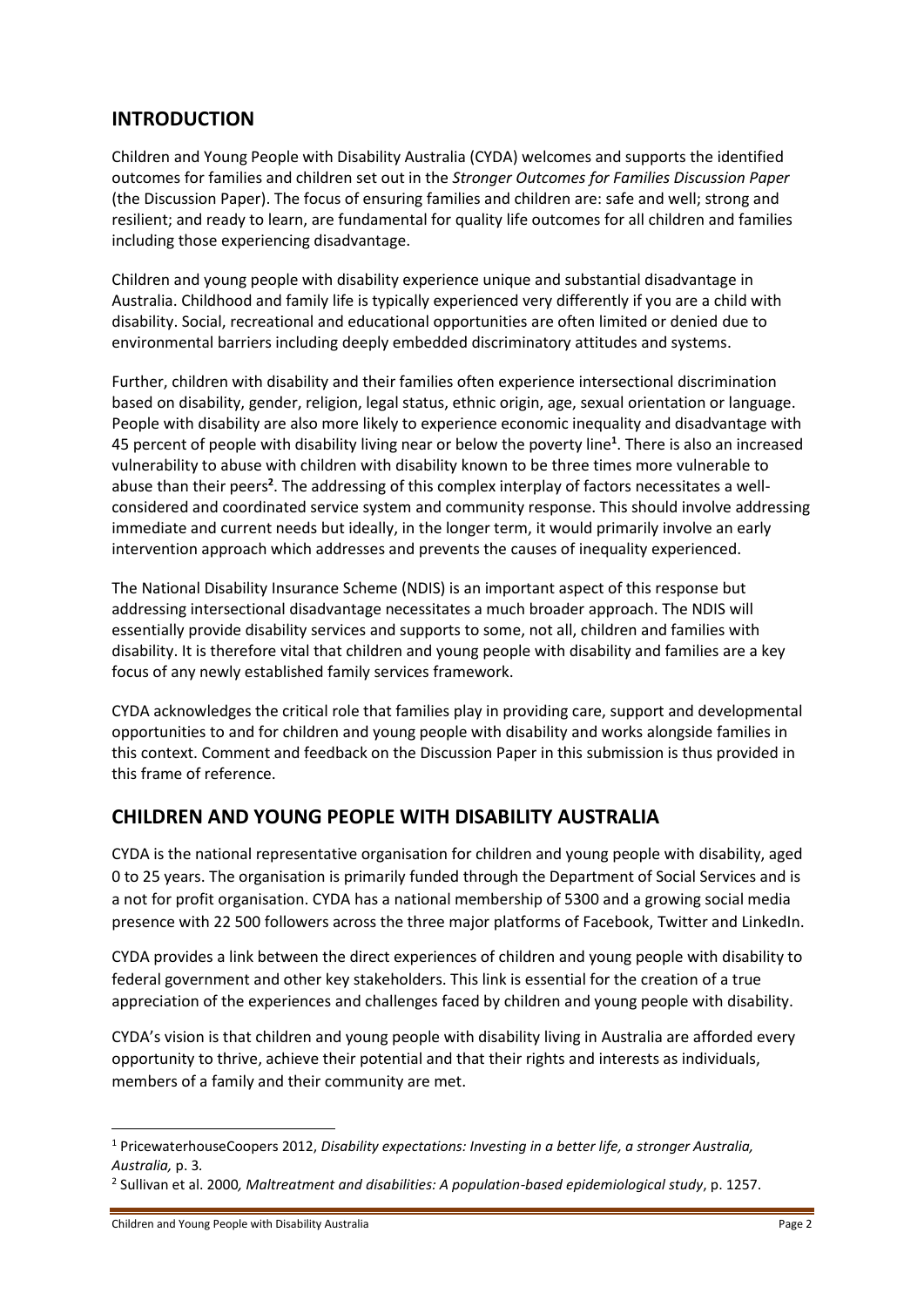CYDA's purpose is to advocate systemically at the national level for the rights and interests of all children and young people with disability living in Australia and it undertakes the following to achieve its purpose:

- **Listen and respond** to the voices and experiences of children and young people with disability;
- **Advocate** for children and young people with disability for equal opportunities, participation and inclusion in the Australian community;
- **Educate** national public policy makers and the broader community about the experiences of children and young people with disability;
- **Inform** children and young people with disability, their families and care givers about their citizenship rights and entitlements; and
- **Celebrate** the successes and achievements of children and young people with disability.

## **LEGISLATION AND POLICY CONTEXT**

Australia is a signatory to the United Nations *Convention on the Rights of Persons with Disabilities 2006<sup>3</sup>* (CRPD) and the *Convention on the Rights of the Child 1989<sup>4</sup>* (CRC). These Conventions contain clear standards and obligations regarding the rights of children with disability which are of specific relevance to this consultation regarding provision of family services.

The CRC sets out Australia's rights obligations towards all children including:

*'States Parties shall take all appropriate legislative, administrative, social and educational measures to protect the child from all forms of physical or mental violence, injury or abuse, neglect or negligent treatment, maltreatment or exploitation, including sexual abuse, while in the care of parent(s), legal guardian(s) or any other person who has the care of the child.*

*Such protective measures should, as appropriate, include effective procedures for the establishment of social programmes to provide necessary support for the child and for those who have the care of the child…<sup>5</sup>*

Obligations under the CRPD include:

*'Children with disabilities have equal rights with respect to family life. With a view to realizing these rights, and to prevent concealment, abandonment, neglect and segregation of children with disabilities, States Parties shall undertake to provide early and comprehensive information, services and support to children with disabilities and their families'<sup>6</sup>* .

In the domestic context, family services are referred to in the *National Disability Strategy 2010-2020* which affirms that universal personal and community support services are available to meet the needs of people with disability, their families and carers<sup>7</sup>.

**<sup>.</sup>** <sup>3</sup> United Nations General Assembly 2006, *Convention on the Rights of Persons with Disabilities*, https://bit.ly/1qmcT8Z.

<sup>4</sup> United Nations General Assembly 1989, *Convention on the Rights of the Child,* https://bit.ly/2JJh9O1.

<sup>5</sup> United Nations General Assembly 1989, *Convention on the Rights of the Child*, Article 19, https://bit.ly/2JJh9O1.

<sup>6</sup> United Nations General Assembly 2006, *Convention on the Rights of Persons with Disabilities*, Article 23, https://bit.ly/1qmcT8Z.

<sup>7</sup> Commonwealth of Australia 2011, *National Disability Strategy 2010-2020,* Canberra, p 49.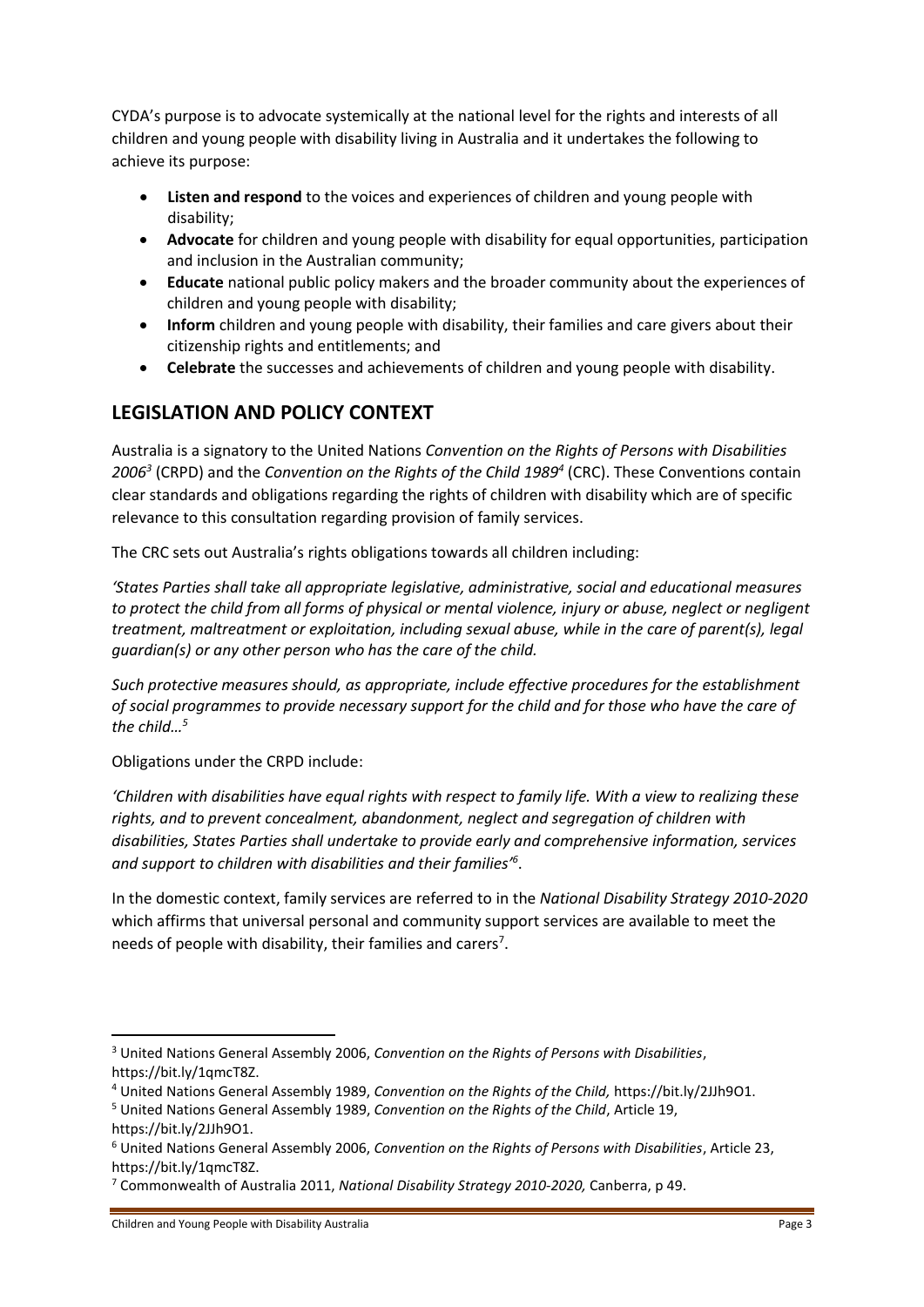CYDA acknowledges the particular relevance of the *National Framework for Protecting Australia's Children 2009-2020<sup>8</sup>* (the National Framework) for the progression of a new family services framework. However, CYDA wishes to note that despite clear evidence demonstrating a higher prevalence and risk of abuse to children and young people with disability, the National Framework contains little specific focus on children and young people with disability. The lack of specific focus on children and young people with disability in the National Framework demonstrates and amplifies the importance of a specific focus on children and young people with disability in the new family services framework as discussed below.

## **RELEVANCE OF DISCUSSION PAPER OUTCOMES TO CHILDREN AND YOUNG PEOPLE WITH DISABILITY AND FAMILIES**

Children and young people with disability remain one of Australia's most disadvantaged cohorts. The breadth and consequence of that disadvantage is profound. Across all the outcome areas identified in the Discussion Paper, available statistics and research clearly demonstrate that there is a critical need to focus on children and young people with disability to address the shameful rates of disadvantage experienced.

CYDA strongly supports the proposed outcomes as identified in the Discussion Paper.

#### **Outcome Area - Safe and Well**

International research states that children and young people with disability are three times more vulnerable to abuse than their peers without disability<sup>9</sup>. Children and young people with high communication and behaviour support needs have higher vulnerability again to abuse<sup>10</sup>. This aligns with the direct experience of children and young people with disability in Australia. Research also demonstrates that environmental factors commonly experienced by children and young people with disability heighten the risk of abuse<sup>11</sup>. This includes spending significant periods in settings that are segregated and emphasise isolation, control and compliance. Further, it is common for abuse to be renamed or excused as 'behaviour management' or an 'incident,' rather than being seen as abuse and responded to as such<sup>12</sup>. Women and children with disability are also at higher risk of experiencing domestic and family violence<sup>13</sup>.

#### **Outcome area - Strong and Resilient**

 $\overline{\phantom{a}}$ 

Disability should be contextualised and experienced as a usual aspect of diversity which strengthens and enriches families and the wider community. The specific needs associated with the functional impact of disability should be met through systems, support and how society is structured. Shamefully this is largely not the experience of many children and young people with disability in Australia. Disability is still often equated with inability and low expectations. These deeply embedded ableist views have a profound impact on how Australian society is structured, including many of its policies, programs and services. The development of strong and resilient families of

<sup>8</sup> Council of Australian Governments 2009, *Protecting Children is Everyone's Business: National Framework for Protecting Australia's Children 2009-2020*, Commonwealth of Australia, Canberra.

<sup>9</sup> Sullivan et al. 2000*, Maltreatment and disabilities: A population-based epidemiological study*, p. 1257.  $10$  Ibid.

<sup>11</sup> Children and Young People with Disability Australia 2012, *Enabling and Protecting: Proactive Approaches to Addressing the Abuse and Neglect of Children and Young People with Disability,* p. 12.  $12$  Ibid.

<sup>&</sup>lt;sup>13</sup> Australian Institute of Family Studies 2015, Children's exposure to domestic and family violence, CFCA Paper No. 36, Commonwealth of Australia, Canberra, viewed 10 August 2018, https://bit.ly/2Mcvkfa.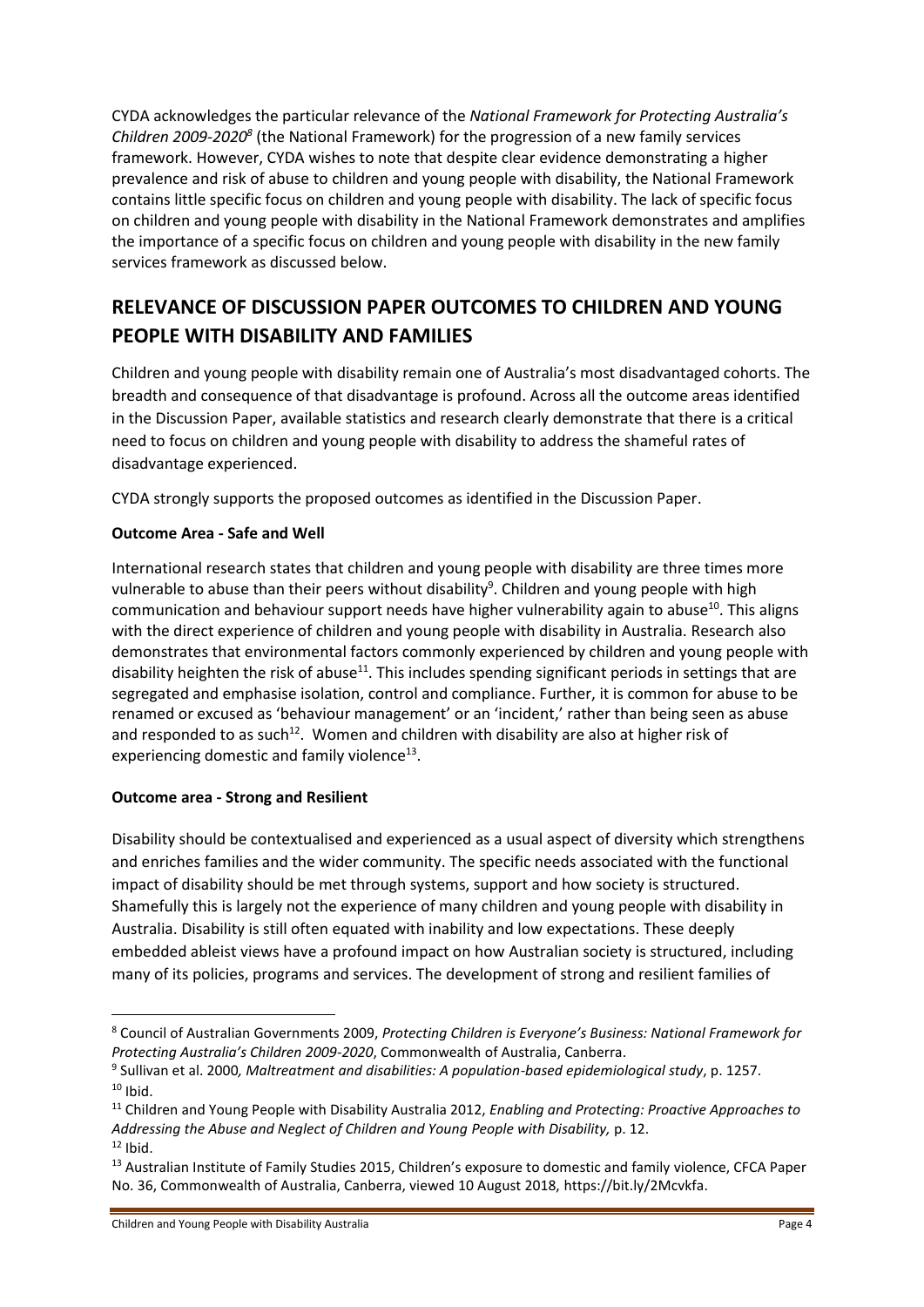children with disability involves the establishment of a rights based services system which clearly considers and is inclusive of people with disability in all areas. This service system needs to address ableist attitudes and other systemic barriers which currently exist.

#### **Outcome Area - Ready to Learn**

Children and young people with disability currently experience profound disadvantage and discrimination in relation to educational experiences and outcomes. Common early childhood education and school experiences for children and young people with disability include discrimination, limited or no resources for supports, inadequately trained staff and bullying. For example, 56 percent of students with disability report experiencing bullying at school<sup>14</sup>. The reported experiences of restraint and seclusion are also becoming more common.

In early childhood education and care the representation of children with disability is disproportionately low. Children aged 0-12 years with disability had a lower representation in child care services (3 percent) compared with their representation in the community (6.6 percent)<sup>15</sup>. This was also the case for preschool enrolments (3-5 years)<sup>16</sup>. Educational disadvantage experienced by children and young people with disability is also clearly demonstrated in educational outcomes. Available statistics show that 45.8 percent of people aged 15-64 with disability, the highest level of education was Year 10 or below, this is compared to 25.7 percent of people without disability<sup>17</sup>.

These statistics clearly demonstrate there currently exists for children and young people with disability considerable contextual disadvantage and significant systemic barriers to accessing and participating in education. Significant cross system reform is required to enable and ensure that children and young people with disability are 'ready to learn'. Therefore, this outcome is clearly of very high relevance to children and young people with disability and their families.

## **GENERAL COMMENTS ON THE DISCUSSION PAPER**

#### **No Specific Focus on Disability**

Given the demonstrated disadvantage experienced by children and young people with disability, CYDA is concerned that neither the Background or Discussion Papers contain a specific focus on disability. Further, both documents fail to capture the many and complex systemic barriers leading to inequality in participation and outcomes in multiple life areas.

The Background and Discussion Papers also lack adequate discussion or recognition of intersectionality. Intersectionality refers to the overlapping and interdependent nature of discrimination and disadvantage. Children and young people with disability can experience intersectional discrimination and disadvantage based on age, gender, language, culture and sexual orientation. The new family services framework must therefore act to address and reflect the interconnected discrimination and disadvantage experienced by children and young people.

 $\overline{\phantom{a}}$ 

<sup>14</sup> Children and Young People with Disability Australia 2017, *CYDA National Education Survey 2017,* Melbourne. <sup>15</sup> Productivity Commission 2014, *Report on Government Services 2014*, Commonwealth of Australia, Canberra, viewed 6 August 2018, https://bit.ly/2Ph2858, p. 3.18.

 $16$  Ibid.

<sup>&</sup>lt;sup>17</sup> Australian Bureau of Statistics 2016, 'Table 7.3 Persons Aged 15 Years and Over, Living in Households, Disability Status, by Selected Social Characteristics–2015, Proportion of Persons,' *Disability, Ageing and Carers, Australia: Summary of Findings, 2015,* Commonwealth of Australia, Canberra.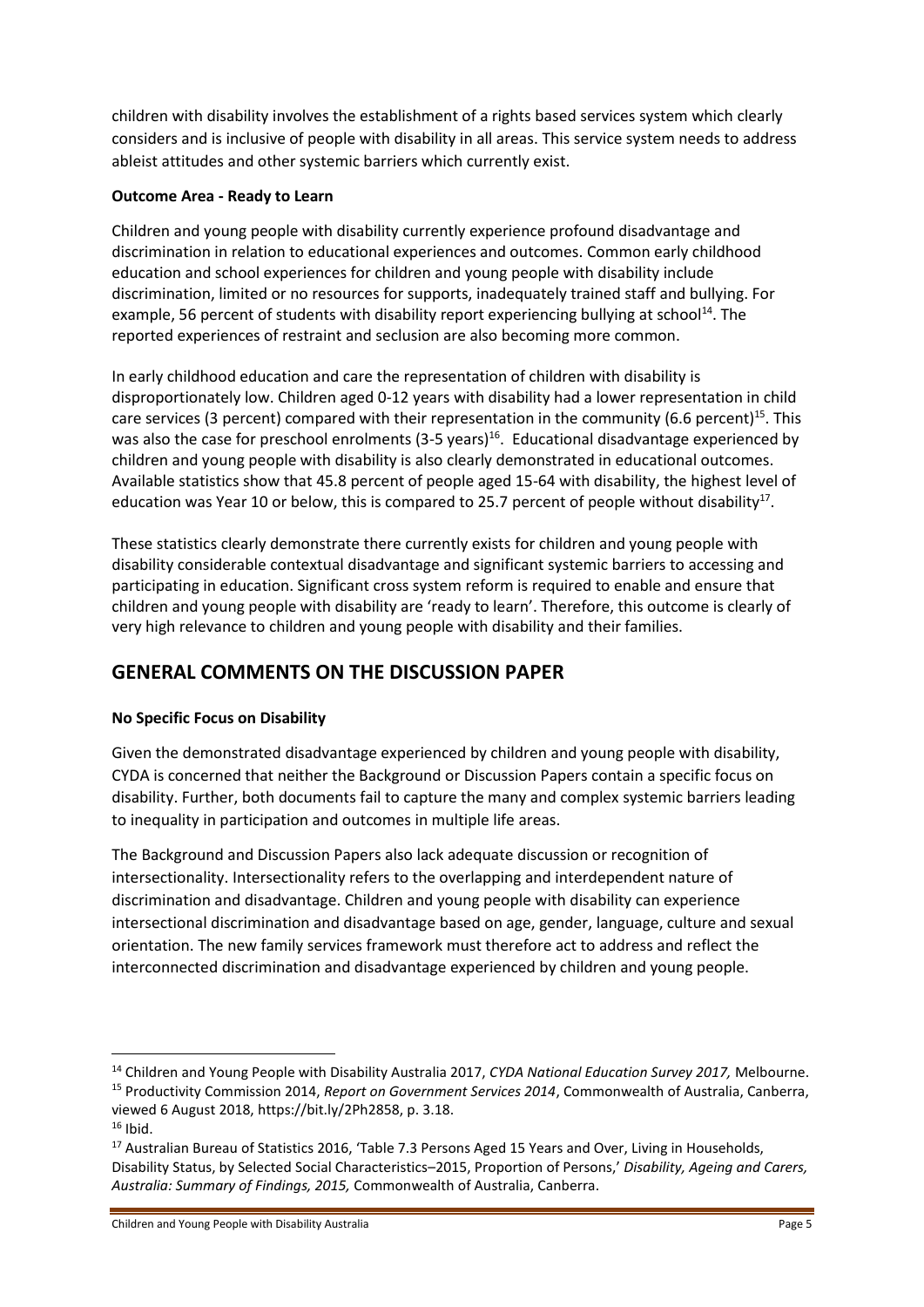*Recommendation 1: Children and young people with disability are a specific focus of the new family services framework.*

*Recommendation 2: The new family and children services system reflects the intersectional experience of disadvantage.*

#### **Inadequate Data**

CYDA is concerned about the use of the *Australian Early Development Census* (AEDC) data in the Background and Discussion Papers. Children with "special needs" (defined as children with chronic medical, physical or intellectual disabilities that require special assistance, based on medical diagnosis) are not included in AEDC results measuring early childhood development<sup>18</sup>. The significant gains in key early childhood development outcomes discussed in the Background and Discussion Papers therefore exclude a discussion of many children with disability.

The non-collection or inability to disaggregate data by disability in a number of critical areas is a serious and ongoing concern for CYDA. Failing to collect and disaggregate data in this way results in a failure to measure, define and acknowledge the experiences of children and young people with disability. Without this information there exists a lack of incentive and evidence base upon which to act and address existing disadvantage.

Further, as a State Party to the CRPD, Australia has an obligation to collect appropriate information regarding people with disability, including children and young people<sup>19</sup>. This obligation encompasses statistical and research data required to enable the formulation and implementation of policies to give effect to the rights set out in the CRPD<sup>20</sup>. Data must also be disaggregated appropriately to identify and address the barriers faced by persons with disabilities in exercising their rights<sup>21</sup>.

*Recommendation 3: The Department of Social Services reviews and progresses available processes for data collection with the aim of strengthening and increasing the breadth of comprehensive national data which is publically available on children and young people with disability. Key consideration also needs to be given to how existing and future data collection is disaggregated by disability.* 

#### **NDIS Interface**

CYDA is concerned the NDIS and family services system interface is not discussed or addressed in the Background and Discussion Papers.

Under the *National Disability Insurance Scheme (Supports for Participants) Rules 2013* responsibility for the provision of general parenting programs, counselling and other supports for families sits outside the NDIS while supports required as a direct result of a child's disability, including support that enables families to sustainably manage a caring role, sit within the NDIS<sup>22</sup>.

Many children and young people with disability will not be eligible to receive supports under the NDIS. It is critical that children and young people with disability who are not participants of the NDIS still have access to appropriate family services and supports if needed.

 $\overline{\phantom{a}}$ 

<sup>&</sup>lt;sup>18</sup> Australian Early Development Census 2016, Australian Early Development Census National Report 2015, Commonwealth of Australia, p 12.

<sup>19</sup> United Nations General Assembly 2006, *Convention on the Rights of Persons with Disabilities*, Article 31(1), https://bit.ly/1qmcT8Z

 $20$  Ibid.

<sup>21</sup> Ibid, Article 31(2)

<sup>22</sup> National Disability Insurance Scheme (Supports for Participants) Rules 2013 (Cth), 7.11(a) & 7.12(b)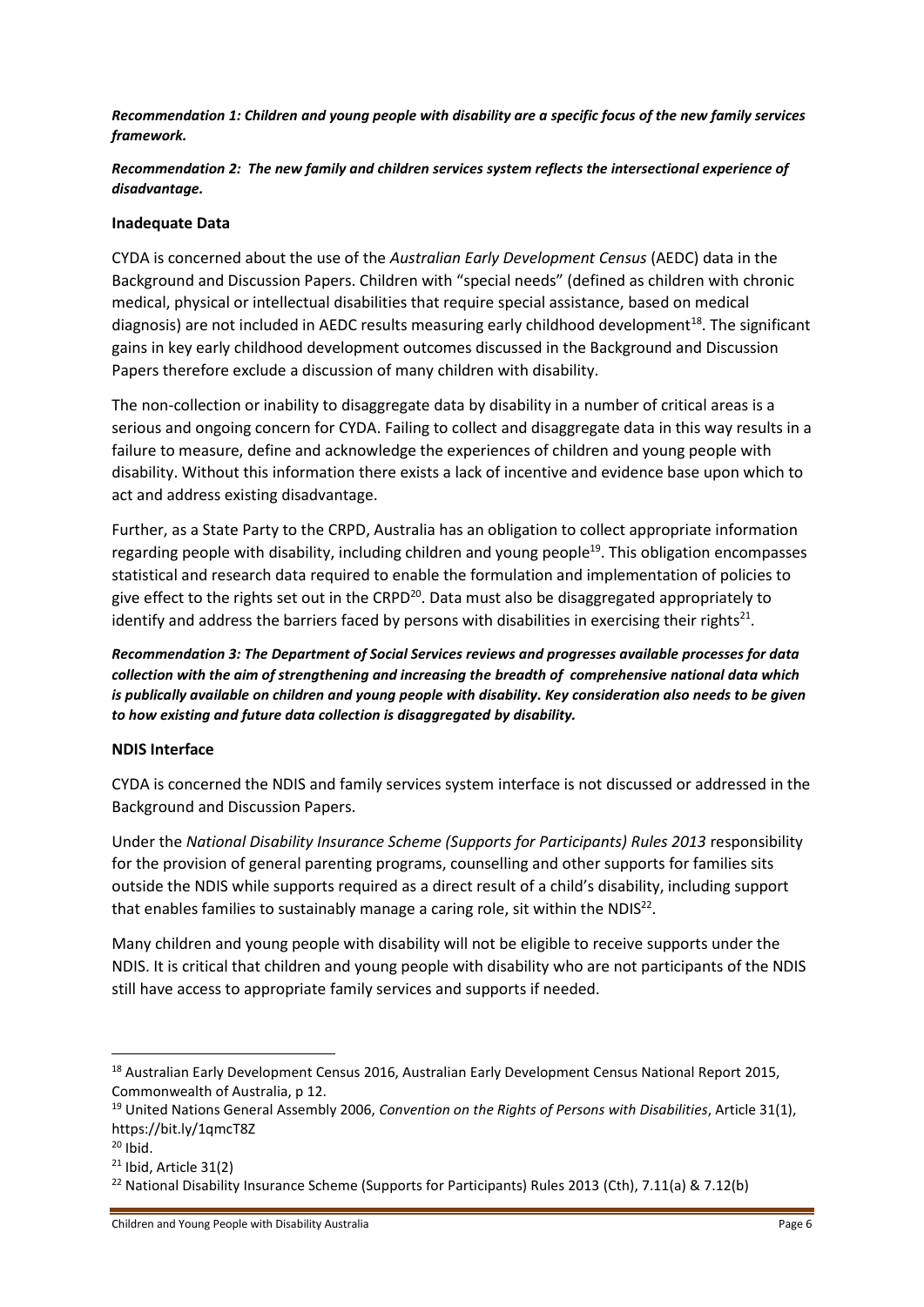As with many other areas, it is critical that the interface between the NDIS and the family services system is well defined with their being no gaps or conflict regarding how necessary services and supports are provided to children and young people with disability and their families.

*Recommendation 4: The interface between the NDIS and the family services system is well defined and ensures no gaps or conflict exist regarding how necessary services and supports are provided to children and young people with disability and families.* 

## **SPECIFIC COMMENT ON THE DISCUSSION PAPER**

#### **Funding Streams**

The Discussion Paper proposes a new funding system for family services. The proposal would transition funding from a program based system, where organisations were funded to provide specific programs, to a system where funding was provided under three streams;

- Universal: Information, advice and education available to all families to address issues before they escalate;
- Targeted: More intensive, and where necessary, frequent and sustained support; and
- Place-based: Collaborative responses to address local problems in communities experiencing disadvantage.

It is CYDA's view that the Background and Discussion Papers do not contain a clear articulation of the intentions in relation to the targeted funding stream. It is unclear whether the intent is to provide funding to support generalist services that provide more intensive support or to provide funding to specialist services that meet the needs of a specific group.

Without this information, and without additional detail regarding how cohorts are identified and the kinds of services proposed, it is not possible to provide comment regarding what is the most effective funding system.

#### **Targeted Service Delivery – Cohorts**

CYDA is very concerned about the proposed *Access Strategy* which would prioritise access to services based on belonging to a specific cohort. The concern extends to the consultation question asking respondents to identify three cohorts who should be given priority in accessing family services.

CYDA questions the utility of identifying cohorts through this consultation question without an understanding of the reasoning or data upon which these recommendations are made. In addition, CYDA is concerned that the use of cohort identification as the basis for prioritising access to services risks excluding families and children that may have substantial needs. Further, it does not reflect the lived reality of intersectional disadvantage.

#### **Measuring outcomes**

CYDA strongly supports transparent and effective mechanisms that measure outcomes as a means of ensuring accountability and ensuring continuous and informed service improvements. However, CYDA is concerned about the proposed use of the Data Exchange Partnership Approach set out in the Discussion Paper.

CYDA has previously used the Data Exchange platform for a funded project under the Royal Commission into Institutional Responses to Child Sexual Abuse. It was CYDA's experience that the platform was difficult to use, that the data collected did not reflect or allow for conclusions to be drawn in relation to systemic outcomes and that the system did not adequately protect people's